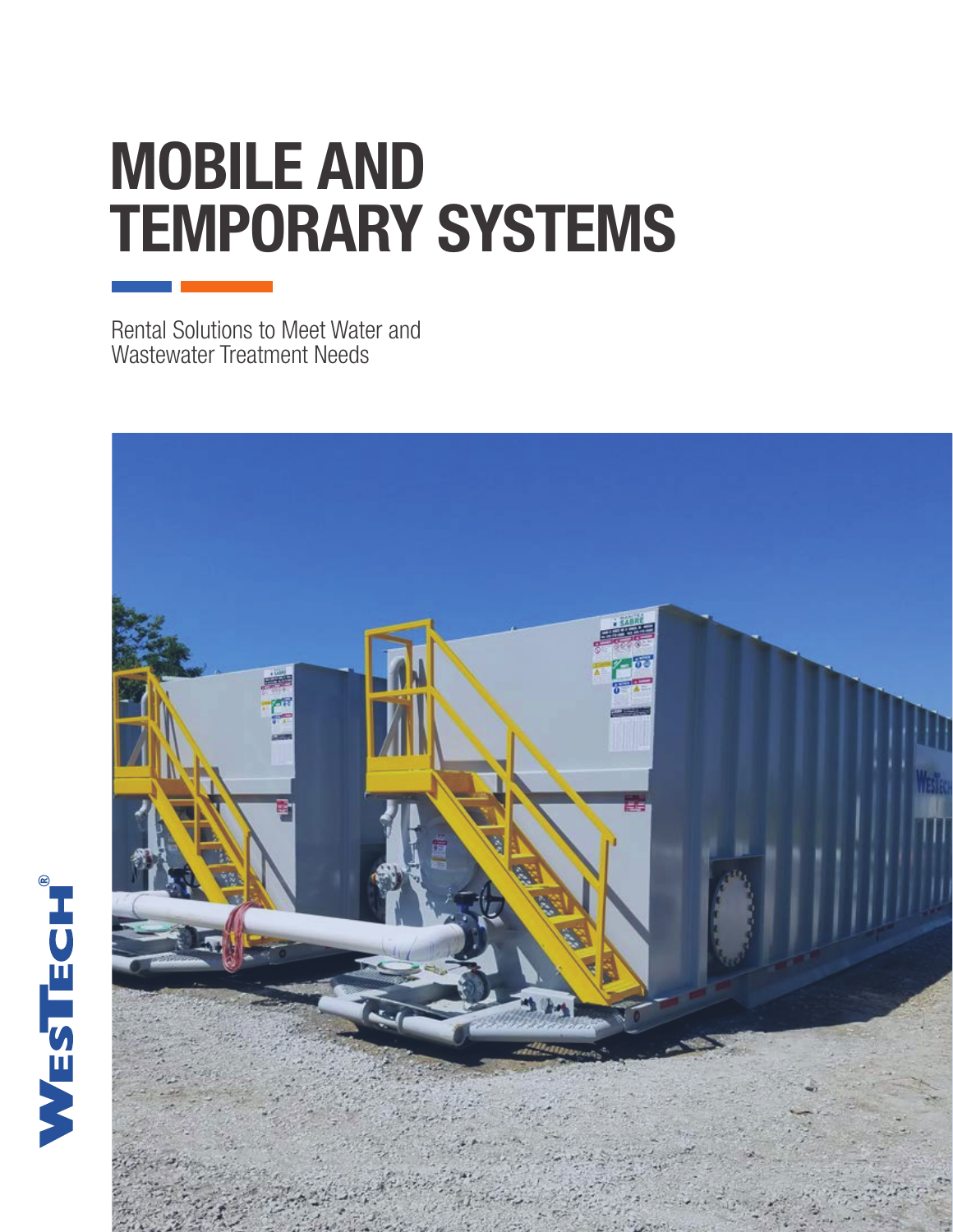# COMPLETE, SELF-CONTAINED MOBILE SYSTEMS



Whether you need a temporary solution to continue treatment during maintenance or to meet standards and regulations, WesTech has a full line of mobile equipment for rent.

Our mobile solutions are ideal for:

# APPLICATIONS

- − Ash pond dewatering and closure
- − Landfill leachate
- − Groundwater treatment
- − Mine water treatment
- − Heavy metals removal
- − Wastewater treatment

#### Interrupted Service

− Mobile equipment provides a safety net from potential disruptions that can cause your plant to lose revenue or fail to meet water and wastewater treatment regulations

#### New Plant Construction

− Temporary systems can meet the transitional need for a fill-in system while you are waiting for your aging plant's replacement to come online – or be a key part of your complete turnkey package

#### Multiple Contaminant Areas

− You can address the treatment needs of one area of your site, perhaps a specific coal ash pond, and then move the same equipment to another problem area, addressing multiple issues with the same equipment

#### **Emergencies**

− When the unexpected happens, contact WesTech for a customized, yet quick system that assures your wastewater still meets environmental discharge requirements.

With mobile units, treatment requires a smaller commitment of resources and provides easier installation, fewer operating costs, a reduced environmental footprint. The systems can also include electrical, piping, asset management, and installation, based on process flow.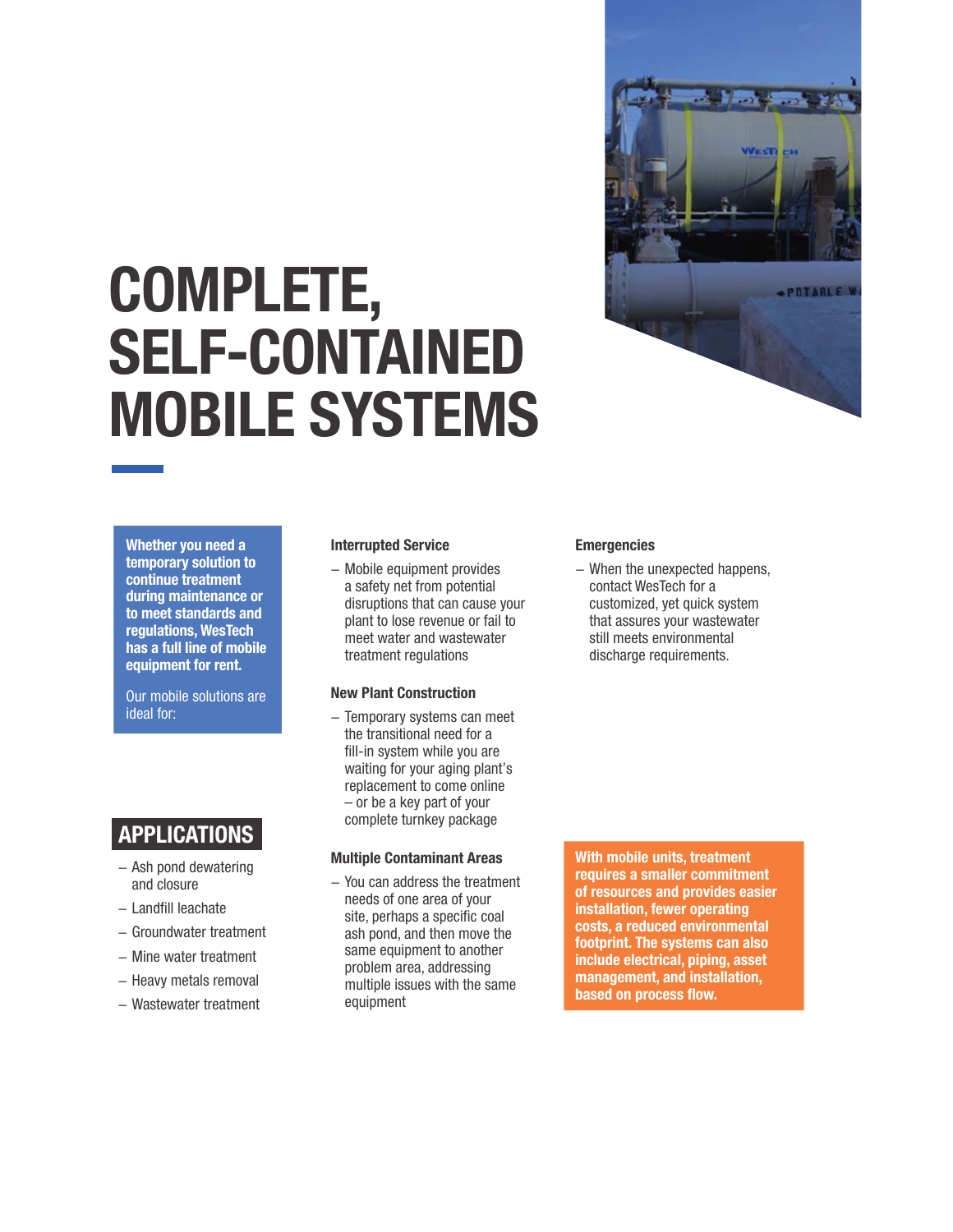# MOBILE AND TEMPORARY EQUIPMENT

A Broad Range of Options, Delivered to a Wide Geography

### AERATION UNIT



#### Maximum Flow Rate

− 19,000 gallons

#### Applications

- − Oxidation
- − Activated sludge / biological treatment
- − Iron removal

# CLARIFIER



#### Maximum Flow Rate

− 250 gpm

#### Applications

- − TSS / turbidity removal
- − Primary and secondary clarification





# Features

- − Up to nine chemical pumps
- − PLC
- − Air conditioning
- − Power distribution

### CONTAINERIZED REVERSE OSMOSIS SYSTEM



#### Maximum Flow Rate

− 700 gpm

#### Applications

- − TDS
- − Pure water

## **CONTAINERIZED** ULTRAFILTRATION SYSTEM



- Maximum Flow Rate
- − 700 gpm

#### Features

− Weather proof to handle all environments

# DAF UNIT



Maximum Flow Rate − 300 gpm

### Applications

- − TSS / turbidity removal − Secondary and primary clarification
- − WAS concentration

## SUPERDISC™ FILTER



#### Maximum Flow Rate

− 2000 gpm

#### Applications

- − TSS / turbidity removal
- − Tertiary polishing treatment



PRESSURE FILTER

Maximum Flow Rate

# − 750 gpm Applications

- − Heavy metals removal, including arsenic and iron
- − TSS / turbidity removal
- − Manganese removal

## TANKS AND

#### ACCESSORY EQUIPMENT



#### Applications

- − Chemical addition
- − Mix tanks
- − Chlorination
- − Pump

## FLOCCULATING CLARIFIER RAPISANDTM BALLASTED



#### Maximum Flow Rate

− 1000 gpm

#### Applications

- − TSS / turbidity removal
- − Heavy metals removal, including arsenic, iron, and mercury